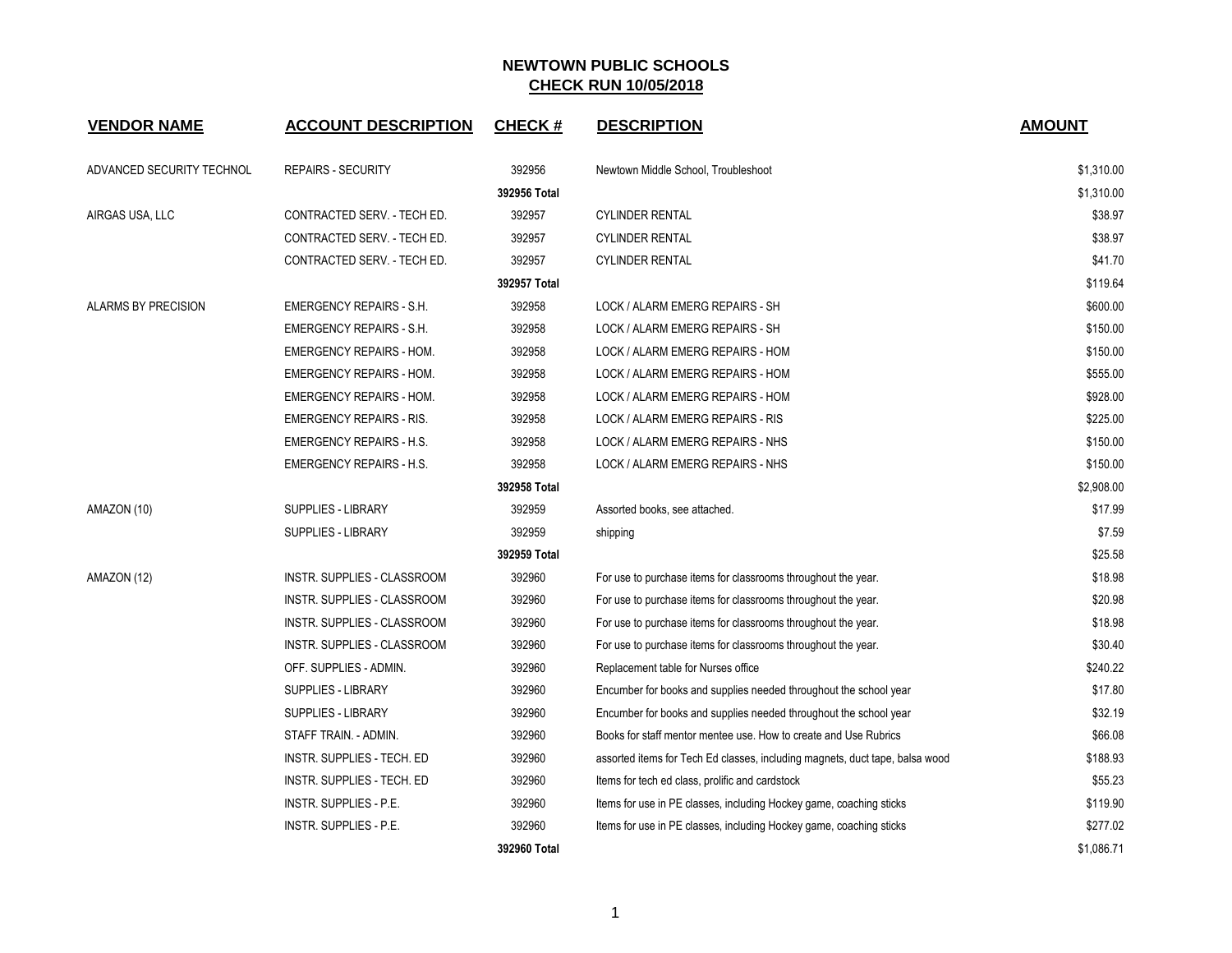| <b>VENDOR NAME</b>        | <b>ACCOUNT DESCRIPTION</b>      | <b>CHECK#</b> | <b>DESCRIPTION</b>                                 | <b>AMOUNT</b> |
|---------------------------|---------------------------------|---------------|----------------------------------------------------|---------------|
| AMAZON (9)                | REPAIRS - TECH ED.              | 392961        | 8 CANON REBEL XSI CAMERA                           | \$172.48      |
|                           | <b>REPAIRS - TECH ED.</b>       | 392961        | 8 CANON REBEL XSI CAMERA                           | \$199.99      |
|                           | REPAIRS - TECH ED.              | 392961        | 8 CANON REBEL XSI CAMERA                           | \$199.99      |
|                           | <b>REPAIRS - TECH ED.</b>       | 392961        | 8 CANON REBEL XSI CAMERA                           | \$166.49      |
|                           | <b>REPAIRS - TECH ED.</b>       | 392961        | 8 CANON REBEL XSI CAMERA                           | \$201.73      |
|                           | REPAIRS - TECH ED.              | 392961        | 8 CANON REBEL XSI CAMERA                           | \$176.48      |
|                           | REPAIRS - TECH ED.              | 392961        | 8 CANON REBEL XSI CAMERA                           | \$194.46      |
|                           | INSTR. SUPPLIES - TECH ED.      | 392961        | 20 SCANDISK CARD- 9 CAMERA BAGS-1 EOS REBEL CAMERA | \$239.92      |
|                           | INSTR. SUPPLIES - TECH ED.      | 392961        | 20 SCANDISK CARD- 9 CAMERA BAGS-1 EOS REBEL CAMERA | \$261.38      |
|                           | INSTR. SUPPLIES - TECH ED.      | 392961        | 20 SCANDISK CARD- 9 CAMERA BAGS-1 EOS REBEL CAMERA | \$284.99      |
|                           |                                 | 392961 Total  |                                                    | \$2,097.91    |
| AMERICAN RED CROSS        | STAFF TRAIN. - HEALTH ADMIN.    | 392962        | CPR/FIRST AID TRAIN 2018/19                        | \$160.00      |
|                           | STAFF TRAIN. - HEALTH ADMIN.    | 392962        | CPR/FIRST AID TRAIN 2018/19                        | \$196.00      |
|                           |                                 | 392962 Total  |                                                    | \$356.00      |
| ANTHEM BLUE CROSS AN      | P/R - VOLUNTARY VISION INS.     | 392963        | <b>ANTHEM VISION OCT 2018</b>                      | \$1,264.74    |
|                           |                                 | 392963 Total  |                                                    | \$1,264.74    |
| <b>ANTHEM LIFE</b>        | P/R - VOLUNTARY LIFE INS.       | 392964        | LIFE OCT 2018                                      | \$1,943.05    |
|                           | P/R - VOLUNTARY LTD INS.        | 392964        | LTD OCT 2018                                       | \$3,722.78    |
|                           |                                 | 392964 Total  |                                                    | \$5.665.83    |
| AQUARION WATER COMPANY #2 | <b>B&amp;G CONTRACTED SERV.</b> | 392965        | BACKFLOW PREVENTER TESTING - ALL SCHOOLS 2018-2019 | \$225.00      |
|                           | <b>B&amp;G CONTRACTED SERV.</b> | 392965        | BACKFLOW PREVENTER TESTING - ALL SCHOOLS 2018-2019 | \$225.00      |
|                           | <b>B&amp;G CONTRACTED SERV.</b> | 392965        | BACKFLOW PREVENTER TESTING - ALL SCHOOLS 2018-2019 | \$270.00      |
|                           | <b>B&amp;G CONTRACTED SERV.</b> | 392965        | BACKFLOW PREVENTER TESTING - ALL SCHOOLS 2018-2019 | \$810.00      |
|                           | <b>B&amp;G CONTRACTED SERV.</b> | 392965        | BACKFLOW PREVENTER TESTING - ALL SCHOOLS 2018-2019 | \$270.00      |
|                           | <b>B&amp;G CONTRACTED SERV.</b> | 392965        | BACKFLOW PREVENTER TESTING - ALL SCHOOLS 2018-2019 | \$45.00       |
|                           | <b>B&amp;G CONTRACTED SERV.</b> | 392965        | BACKFLOW PREVENTER TESTING - ALL SCHOOLS 2018-2019 | \$540.00      |
|                           | <b>B&amp;G CONTRACTED SERV.</b> | 392965        | BACKFLOW PREVENTER TESTING - ALL SCHOOLS 2018-2019 | \$45.00       |
|                           | <b>B&amp;G CONTRACTED SERV.</b> | 392965        | BACKFLOW PREVENTER TESTING - ALL SCHOOLS 2018-2019 | \$45.00       |
|                           | <b>B&amp;G CONTRACTED SERV.</b> | 392965        | BACKFLOW PREVENTER TESTING - ALL SCHOOLS 2018-2019 | \$45.00       |
|                           | <b>B&amp;G CONTRACTED SERV.</b> | 392965        | BACKFLOW PREVENTER TESTING - ALL SCHOOLS 2018-2019 | \$45.00       |
|                           |                                 | 392965 Total  |                                                    | \$2,565.00    |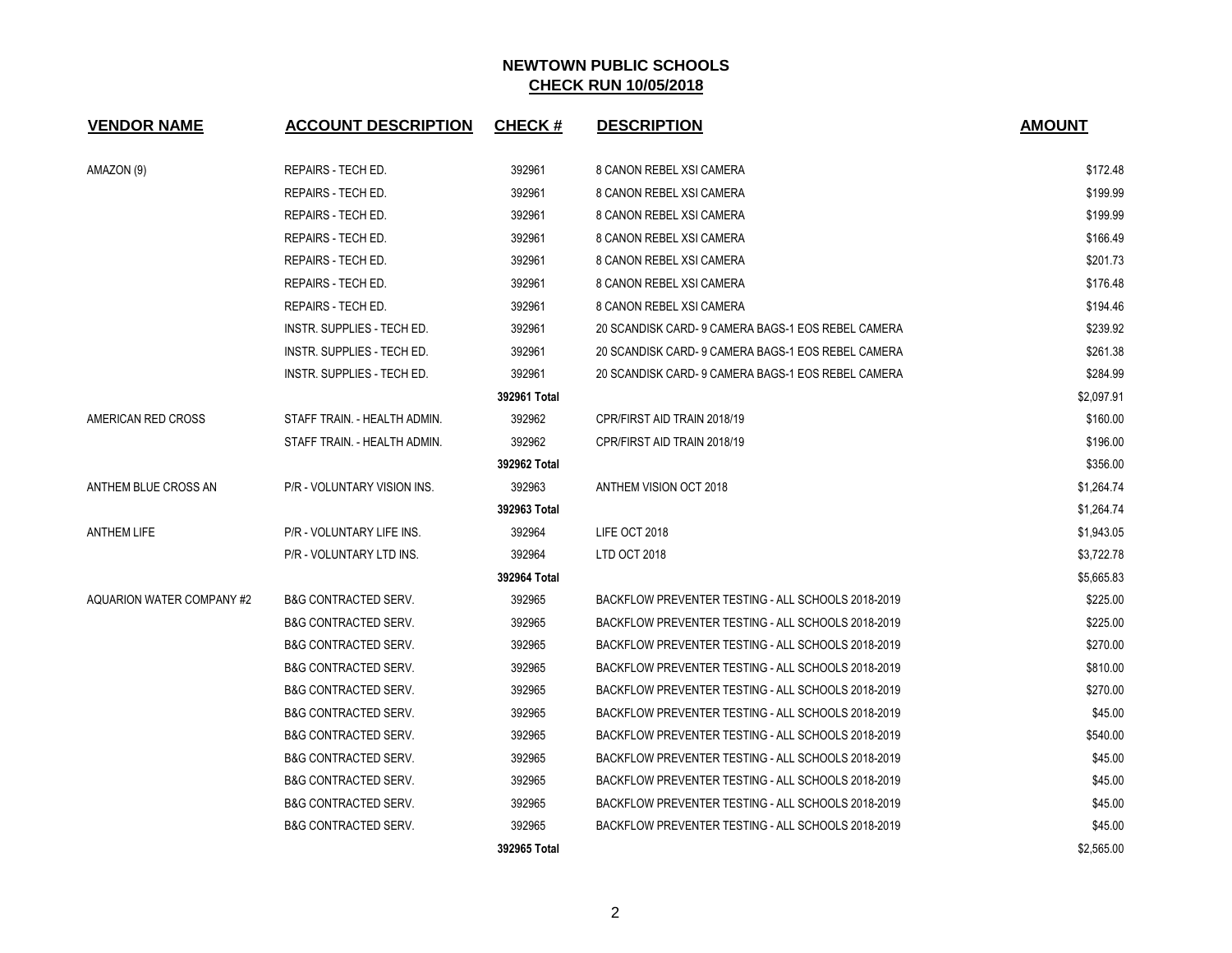| <b>VENDOR NAME</b>                  | <b>ACCOUNT DESCRIPTION</b>          | <b>CHECK#</b> | <b>DESCRIPTION</b>                                                   | <b>AMOUNT</b> |
|-------------------------------------|-------------------------------------|---------------|----------------------------------------------------------------------|---------------|
| AQUARION WATER COMPANY OF           | WATER - H.                          | 392966        | WATER 200332183 28 THOU GAL                                          | \$383.78      |
|                                     | WATER - S.H.                        | 392966        | WATER 200391787 58 THOU GAL                                          | \$707.50      |
|                                     | WATER - S.H.                        | 392966        | <b>WATER 200389638 FIRE LINE</b>                                     | \$200.44      |
|                                     | WATER - M.G.                        | 392966        | WATER 200331002 41 THOU GAL                                          | \$461.77      |
|                                     | WATER - M.G.                        | 392966        | WATER 200330675 FIRE LINE                                            | \$187.92      |
|                                     | WATER - M.S.                        | 392966        | WATER 200330637 55 THOU GAL                                          | \$485.76      |
|                                     | WATER - H.S.                        | 392966        | WATER 385 THOU GAL                                                   | \$2.525.24    |
|                                     | WATER - H.S.                        | 392966        | WATER 200331205 3THOU GAL                                            | \$54.15       |
|                                     |                                     | 392966 Total  |                                                                      | \$5,006.56    |
| <b>AT&amp;T MOBILITY</b>            | <b>TELEPHONE &amp; CABLE</b>        | 392967        | AT&T MOBILE PHONE SERV 2018/19                                       | \$132.96      |
|                                     |                                     | 392967 Total  |                                                                      | \$132.96      |
| AUTO HOME COMMERCIAL                | <b>EMERGENCY REPAIRS - H.S.</b>     | 392968        | PA SYSTEM / CLOCK REPAIRS - NHS                                      | \$520.06      |
|                                     |                                     | 392968 Total  |                                                                      | \$520.06      |
| BEE PUBLISHING CO., THE             | CONTRACTED SERV. - LIBRARY          | 392969        | po92844 Newtown Bee subscription for RIS LMC. LMC s account # at Bee | \$45.00       |
|                                     |                                     | 392969 Total  |                                                                      | \$45.00       |
| <b>BENDER PLUMBING SUPP</b>         | <b>B&amp;G SUPPLIES - MAINT.</b>    | 392970        | DROP IN SINKS - MAINT SUPPLIES                                       | \$259.84      |
|                                     |                                     | 392970 Total  |                                                                      | \$259.84      |
| <b>BIO RAD LABORATORIES</b>         | <b>INSTR. SUPPLIES - SCIENCE</b>    | 392971        | SEE ATTACHED QUOTE 18Q44583V2 for Biotech, Bio & AP Bio              | \$4,499.00    |
|                                     |                                     | 392971 Total  |                                                                      | \$4,499.00    |
| <b>BLICK ART MATERIALS</b>          | <b>INSTR. SUPPLIES - ART</b>        | 392972        | Art Supplies - No Shipping - ordered through CREC                    | \$390.67      |
|                                     |                                     | 392972 Total  |                                                                      | \$390.67      |
| BOB AND RAY OVERHEAD DOOR           | B. & G. REPAIRS - H.S.              | 392973        | OVERHEAD DOOR REPAIR - NHS                                           | \$300.00      |
|                                     | <b>EMERGENCY REPAIRS - H.S.</b>     | 392973        | CONCESSION STAND ROLLUP DOOR REPAIR - NHS                            | \$150.00      |
|                                     |                                     | 392973 Total  |                                                                      | \$450.00      |
| <b>BUSHKA LUMBER &amp; MILLWORK</b> | <b>B&amp;G SUPPLIES - MAINT.</b>    | 392974        | BATHROOM COUNTER TOP - HAWL                                          | \$965.00      |
|                                     |                                     | 392974 Total  |                                                                      | \$965.00      |
| BYRNE, SABRINA                      | STAFF TRAVEL - CLASSROOM            | 392975        | TRAVEL ATHLETIC TRAINER DRIVING                                      | \$55.15       |
|                                     |                                     | 392975 Total  |                                                                      | \$55.15       |
| CANFIELD, CHRISTIAN                 | <b>INSTR. SUPPLIES - SCIENCE</b>    | 392976        | <b>NSTA BOOK</b>                                                     | \$26.35       |
|                                     |                                     | 392976 Total  |                                                                      | \$26.35       |
| CAREY WIPER & SUPPLY CO.            | <b>B&amp;G SUPPLIES - CUSTODIAL</b> | 392977        | ALL AMERICAN PREMIER - CUST SUPPLIES                                 | \$986.40      |
|                                     |                                     | 392977 Total  |                                                                      | \$986.40      |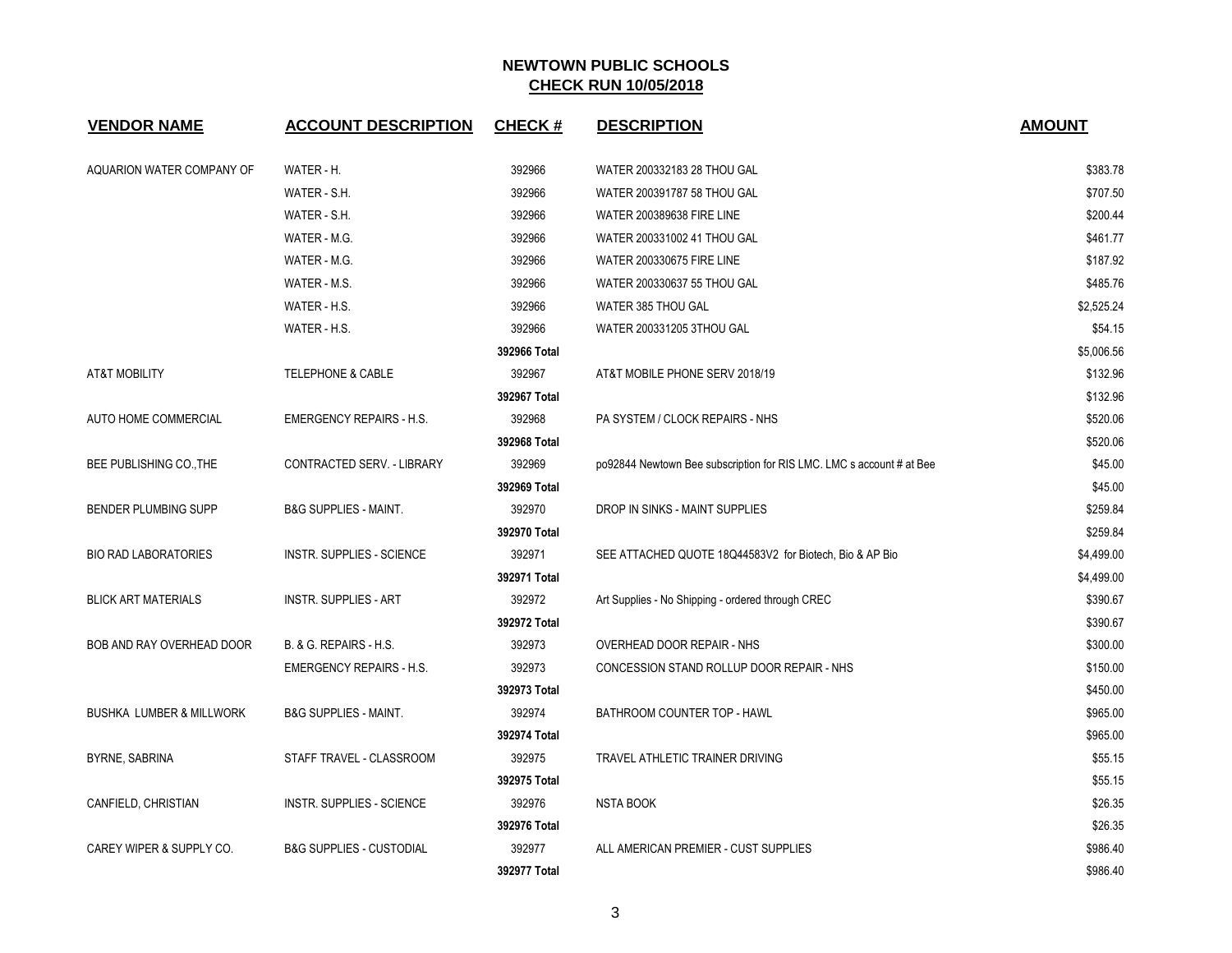| <b>VENDOR NAME</b>               | <b>ACCOUNT DESCRIPTION</b>          | <b>CHECK#</b> | <b>DESCRIPTION</b>                                                               | <b>AMOUNT</b> |
|----------------------------------|-------------------------------------|---------------|----------------------------------------------------------------------------------|---------------|
| CARTISANO, ELIZABETH JEAN        | STAFF TRAVEL - INFO. TECH.          | 392978        | Intra District travel and training classes                                       | \$37.55       |
|                                  | STAFF TRAVEL - INFO. TECH.          | 392978        | Intra District travel and training classes                                       | \$34.78       |
|                                  |                                     | 392978 Total  |                                                                                  | \$72.33       |
| <b>CCSS</b>                      | STAFF TRAIN. - CLASSROOM            | 392979        | Registration fee for the Connecticut Council for the Social Studies Annual Conf. | \$260.00      |
|                                  |                                     | 392979 Total  |                                                                                  | \$260.00      |
| <b>CECA</b>                      | STAFF TRAIN. - CLASSROOM            | 392980        | Registration at the CECA/CASL 2018 Conf.                                         | \$170.00      |
|                                  |                                     | 392980 Total  |                                                                                  | \$170.00      |
| <b>CECA</b>                      | STAFF TRAIN. - CLASSROOM            | 392981        | CECA CASL CONF 2018 - 10/21 & 10/22                                              | \$170.00      |
|                                  |                                     | 392981 Total  |                                                                                  | \$170.00      |
| <b>CED</b>                       | <b>B&amp;G SUPPLIES - MAINT.</b>    | 392982        | REPLACEMENT BULBS FOR NHS                                                        | \$398.00      |
|                                  | <b>B&amp;G SUPPLIES - MAINT.</b>    | 392982        | CIRCUIT BREAKER - ELECT SUPPLIES                                                 | \$691.50      |
|                                  |                                     | 392982 Total  |                                                                                  | \$1,089.50    |
| CONN CUSTOM AQUATICS LLC         | <b>B&amp;G SUPPLIES - CUSTODIAL</b> | 392983        | SWIMMING POOL CHEMICALS - NHS                                                    | \$580.00      |
|                                  |                                     | 392983 Total  |                                                                                  | \$580.00      |
| CONNECTICUT ASSOCIATION O        | STAFF TRAIN. - PUPIL SERV.          | 392984        | CT ASSOCIATION FOR THE GIFTED FOR OCT 19, 2018 WORKSHOP                          | \$400.00      |
|                                  |                                     | 392984 Total  |                                                                                  | \$400.00      |
| CONNECTICUT PEST ELIMINAT        | <b>B&amp;G CONTRACTED SERV.</b>     | 392985        | MONTHLY PEST CONTROL - ALL SCHOOLS (2018-2019)                                   | \$900.00      |
|                                  |                                     | 392985 Total  |                                                                                  | \$900.00      |
| <b>CRA</b>                       | STAFF TRAIN. - READING              | 392986        | CRA Conference Registration per attached                                         | \$160.00      |
|                                  | STAFF TRAIN. - READING              | 392986        | CRA Conference Registration per attached                                         | \$160.00      |
|                                  |                                     | 392986 Total  |                                                                                  | \$320.00      |
| CREC                             | CONTRACTED SERV. - SP/HEAR.         | 392987        | LISTENING SERVICES TH, ZS, HG, CB                                                | \$2,170.00    |
|                                  | CONTRACTED SERV. - SP/HEAR.         | 392987        | LISTENING SERVICES TH, ZS, HG, CB                                                | \$1,680.00    |
|                                  | CONTRACTED SERV. - SP/HEAR.         | 392987        | LISTENING SERVICES TH, ZS, HG, CB                                                | \$1,680.00    |
|                                  | CONTRACTED SERV. - SP/HEAR.         | 392987        | LISTENING SERVICES TH, ZS, HG, CB                                                | \$1,680.00    |
|                                  |                                     | 392987 Total  |                                                                                  | \$7,210.00    |
| <b>CUTTING EDGE HOME SERVICE</b> | <b>B&amp;G CONTRACTED SERV.</b>     | 392988        | GRASS CUTTING SVC - RIS 2018-2019                                                | \$285.00      |
|                                  |                                     | 392988 Total  |                                                                                  | \$285.00      |
| DALY, MJ LLC                     | <b>B&amp;G CONTRACTED SERV.</b>     | 392989        | QTRLY SPRINKLER INSPECTIONS - HAWL/SH/RIS/NHS 2018-2019                          | \$679.80      |
|                                  | <b>B&amp;G CONTRACTED SERV.</b>     | 392989        | QTRLY SPRINKLER INSPECTIONS - HAWL/SH/RIS/NHS 2018-2019                          | \$206.00      |
|                                  | <b>B&amp;G CONTRACTED SERV.</b>     | 392989        | QTRLY SPRINKLER INSPECTIONS - HAWL/SH/RIS/NHS 2018-2019                          | \$473.80      |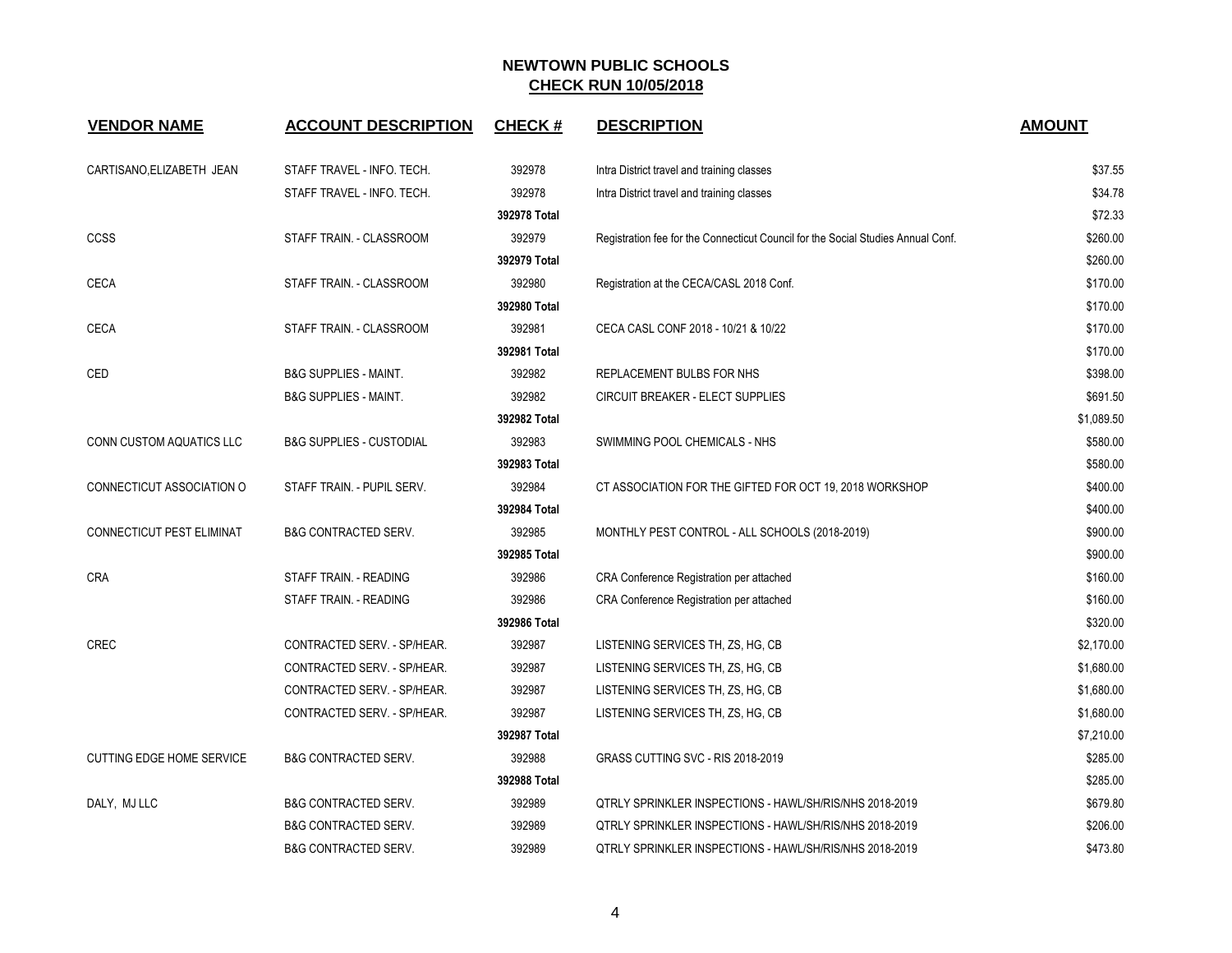| <b>VENDOR NAME</b>        | <b>ACCOUNT DESCRIPTION</b>       | <b>CHECK#</b> | <b>DESCRIPTION</b>                                            | <b>AMOUNT</b> |
|---------------------------|----------------------------------|---------------|---------------------------------------------------------------|---------------|
| DALY, MJ LLC              | <b>B&amp;G CONTRACTED SERV.</b>  | 392989        | QTRLY SPRINKLER INSPECTIONS - HAWL/SH/RIS/NHS 2018-2019       | \$874.00      |
|                           | <b>EMERGENCY REPAIRS - H.S.</b>  | 392989        | TROUBLESHOOT FIRE PUMP FAILURE - NHS                          | \$860.22      |
|                           |                                  | 392989 Total  |                                                               | \$3,093.82    |
| <b>DECKWORKS LLC</b>      | <b>B&amp;G CONTRACTED SERV.</b>  | 392990        | STADIUM BLEACHER PAINTING - NHS                               | \$8,500.00    |
|                           |                                  | 392990 Total  |                                                               | \$8,500.00    |
| DEVINE, PAUL              | STAFF TRAVEL - B & G ADMIN.      | 392991        | TRAVEL SEPT 2018                                              | \$112.32      |
|                           |                                  | 392991 Total  |                                                               | \$112.32      |
| EVERSOURCE (ELEC-BOE)     | ELECTRICITY - S.H.               | 392992        | ELEC 51466947041 36,096. KWH                                  | \$17,756.79   |
|                           | ELECTRICITY - M.S.               | 392992        | ELEC 51352546030 1570. KWH                                    | \$397.35      |
|                           | ELECTRICITY - H.S.               | 392992        | ELEC 51418253076 136,800 KWH                                  | \$67,087.20   |
|                           | ELECTRICITY - H.S.               | 392992        | ELEC 51356633040 262. KWH                                     | \$168.44      |
|                           |                                  | 392992 Total  |                                                               | \$85,409.78   |
| EVERSOURCE (GAS-BOE)      | PROPANE & NATURAL GAS - RIS.     | 392993        | GAS 57526160064 202.50 CCF                                    | \$264.41      |
|                           |                                  | 392993 Total  |                                                               | \$264.41      |
| F & M ELECTRICAL SUP      | <b>B&amp;G SUPPLIES - MAINT.</b> | 392994        | LABEL MAKER LABELS (PER CODE) - MAINT SUPPLIES                | \$120.13      |
|                           | B. & G. REPAIRS - H.S.           | 392994        | RELAY REPLACE - NHS LOCKER ROOM                               | \$145.65      |
|                           | <b>B&amp;G SUPPLIES - MAINT.</b> | 392994        | MISC. ELECTRICAL SUPPLIES                                     | \$1,226.64    |
|                           | B. & G. REPAIRS - M.S.           | 392994        | <b>BAD KEY SWITCH - NMS</b>                                   | \$143.50      |
|                           | <b>B&amp;G SUPPLIES - MAINT.</b> | 392994        | CONDUIT, LIGHTING - ELECTRICAL SUPPLIES                       | \$1,036.95    |
|                           |                                  | 392994 Total  |                                                               | \$2,672.87    |
| FAIRFIELD COUNTRY MATH LE | <b>INSTR. SUPPLIES - MATH</b>    | 392995        | Fairfield County Math League annual dues for 2018-19          | \$200.00      |
|                           |                                  | 392995 Total  |                                                               | \$200.00      |
| FEDA, KRISTINE M.         | CONTRACTED SERV. - CLASSRM       | 392996        | Annual School License for Easy CBM                            | \$39.99       |
|                           |                                  | 392996 Total  |                                                               | \$39.99       |
| FOLLETT SCHOOL SOLUTIONS  | SUPPLIES - LIBRARY               | 392997        | 31 Assorted Titles---SEE ATTACHED--ORDER PLACED ON TITLE WAVE | \$489.64      |
|                           | <b>SUPPLIES - LIBRARY</b>        | 392997        | Books and processing                                          | \$295.51      |
|                           |                                  | 392997 Total  |                                                               | \$785.15      |
| FOUNDATION SCHOOL, T      | TUITION - OUT-OF-DISTRICT        | 392998        | TUITION - OUT-OF-DISTRICT                                     | \$7,500.00    |
|                           | TUITION - OUT-OF-DISTRICT        | 392998        | TUITION - OUT-OF-DISTRICT                                     | \$7,500.00    |
|                           | TUITION - OUT-OF-DISTRICT        | 392998        | TUITION - OUT-OF-DISTRICT                                     | \$7,500.00    |
|                           | TUITION - OUT-OF-DISTRICT        | 392998        | TUITION - OUT-OF-DISTRICT                                     | \$7,500.00    |
|                           |                                  | 392998 Total  |                                                               | \$30,000.00   |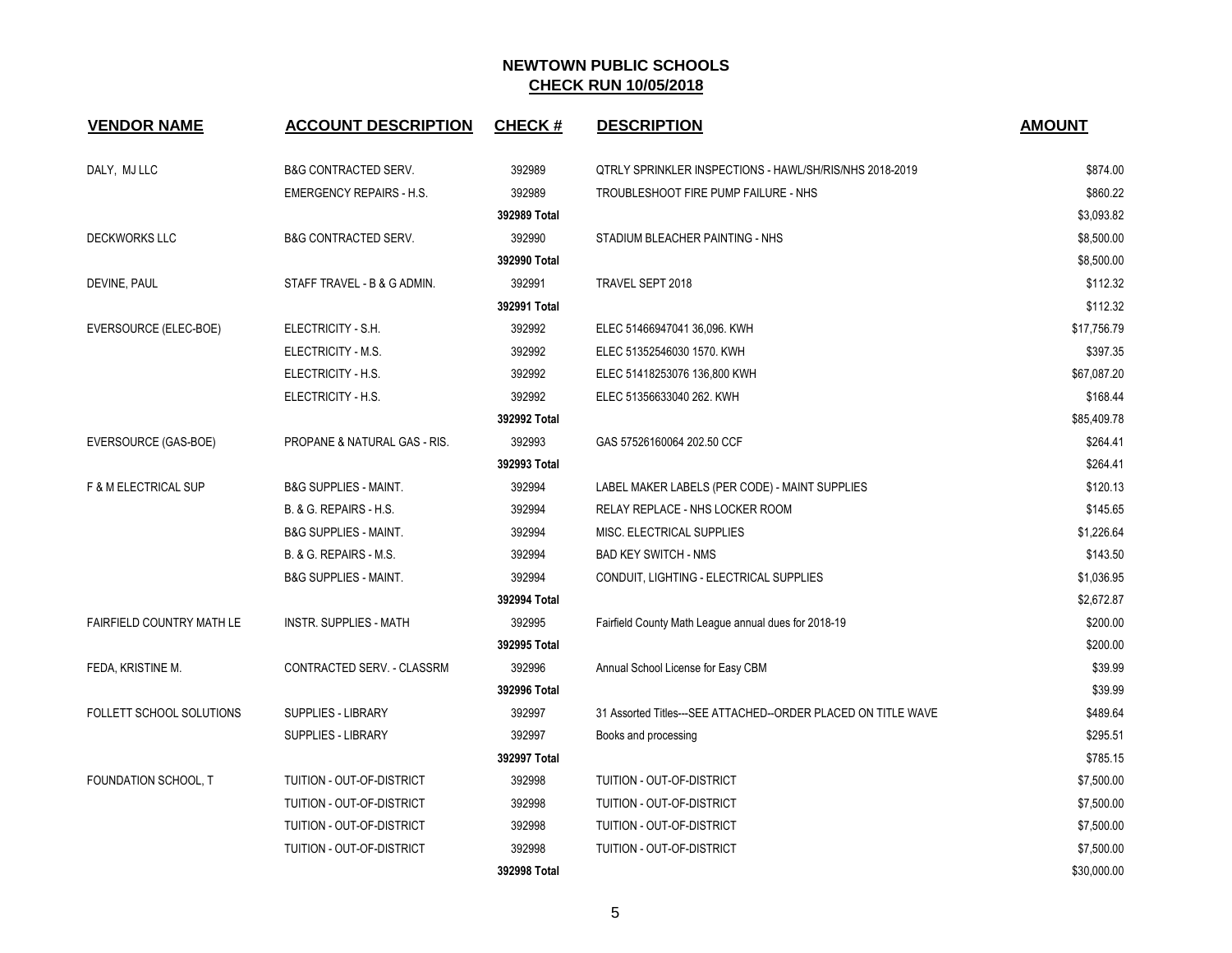| <b>VENDOR NAME</b>              | <b>ACCOUNT DESCRIPTION</b>          | <b>CHECK#</b> | <b>DESCRIPTION</b>                                                  | <b>AMOUNT</b> |
|---------------------------------|-------------------------------------|---------------|---------------------------------------------------------------------|---------------|
| <b>GLOBAL MECHANICAL LLC</b>    | <b>B&amp;G CONTRACTED SERV.</b>     | 392999        | HVAC PREV MAINT CONTRACT - HOM (BILLED QTRLY)                       | \$6,875.00    |
|                                 | <b>B&amp;G CONTRACTED SERV.</b>     | 392999        | HVAC PREV MAINT CONTRACT - NHS (BILLED QTRLY)                       | \$27,125.00   |
|                                 | <b>B&amp;G CONTRACTED SERV.</b>     | 392999        | HVAC PREV MAINT CONTRACT - SH (BILLED QTRLY)                        | \$7,250.00    |
|                                 | <b>B&amp;G CONTRACTED SERV.</b>     | 392999        | HVAC PREV MAINT CONTRACT - RIS (BILLED QTRLY)                       | \$16,275.00   |
|                                 | <b>B&amp;G CONTRACTED SERV.</b>     | 392999        | HVAC PREV MAINT CONTRACT - HAWL/MG/NMS (BILLED QTRLY)               | \$9,875.00    |
|                                 |                                     | 392999 Total  |                                                                     | \$67,400.00   |
| GOMBOS, KATHLEEN                | STAFF TRAIN. - STAFF DEVELOP.       | 393000        | <b>PLAYMAKERS</b>                                                   | \$66.80       |
|                                 |                                     | 393000 Total  |                                                                     | \$66.80       |
| GOVCONNECTION, INC.             | <b>REPAIRS - LIBRARY</b>            | 393001        | Replacement Lamp for Power Lite 95 Epson Projector. Item #12469092, | \$116.81      |
|                                 |                                     | 393001 Total  |                                                                     | \$116.81      |
| <b>GRAINGER</b>                 | REPAIRS - TECH ED.                  | 393002        | PARTS FOR REPAIRS                                                   | \$170.56      |
|                                 | <b>INSTR. SUPPLIES - TECH ED.</b>   | 393002        | <b>AUTO SUPPLIES</b>                                                | \$170.57      |
| <b>GRAINGER</b>                 | <b>B&amp;G SUPPLIES - MAINT.</b>    | 393002        | HOSE TEES, TRAFFIC VEST, TOOL POUCH, TROWEL - MAINT SUPPLIES        | \$116.58      |
|                                 |                                     | 393002 Total  |                                                                     | \$457.71      |
| <b>HAT CITY PAPER &amp; SUP</b> | <b>B&amp;G SUPPLIES - CUSTODIAL</b> | 393003        | FOAM SOAP, PAPER PRODUCTS, RECYCLING BINS, SCRUBBERS - CUST         | \$7,319.84    |
|                                 | <b>B&amp;G SUPPLIES - CUSTODIAL</b> | 393003        | FOAM SOAP, PAPER PRODUCTS, RECYCLING BINS, SCRUBBERS - CUST         | \$74.96       |
|                                 |                                     | 393003 Total  |                                                                     | \$7,394.80    |
| <b>HEINEMANN</b>                | STAFF TRAIN. - CLASSROOM            | 393004        | Reading Strategies Book, SKU E07433,                                | \$109.50      |
|                                 | STAFF TRAIN. - CLASSROOM            | 393004        | shipping/handling                                                   | \$10.95       |
|                                 |                                     | 393004 Total  |                                                                     | \$120.45      |
| HIRUO, AMY                      | MEMBERSHIPS - ADMIN.                | 393005        | <b>MOEMS MATH PROGRAM</b>                                           | \$109.00      |
|                                 |                                     | 393005 Total  |                                                                     | \$109.00      |
| <b>HOLST - GRUBBE, ERIK</b>     | REPAIRS - TECH ED.                  | 393006        | <b>ELECTRATHON REPAIR</b>                                           | \$105.97      |
|                                 |                                     | 393006 Total  |                                                                     | \$105.97      |
| HOMETOWN TOOL LLC               | <b>B&amp;G SUPPLIES - CUSTODIAL</b> | 393007        | CUSTODIAN UNIFORM - 2018-2019                                       | \$570.00      |
|                                 | <b>B&amp;G SUPPLIES - CUSTODIAL</b> | 393007        | CUSTODIAN UNIFORM - 2018-2019                                       | \$256.00      |
|                                 | <b>B&amp;G SUPPLIES - CUSTODIAL</b> | 393007        | CUSTODIAN UNIFORM - 2018-2019                                       | \$258.00      |
|                                 | <b>B&amp;G SUPPLIES - CUSTODIAL</b> | 393007        | CUSTODIAN UNIFORM - 2018-2019                                       | \$250.00      |
|                                 | <b>B&amp;G SUPPLIES - CUSTODIAL</b> | 393007        | CUSTODIAN UNIFORM - 2018-2019                                       | \$254.00      |
|                                 | <b>B&amp;G SUPPLIES - CUSTODIAL</b> | 393007        | CUSTODIAN UNIFORM - 2018-2019                                       | \$251.98      |
|                                 |                                     | 393007 Total  |                                                                     | \$1,839.98    |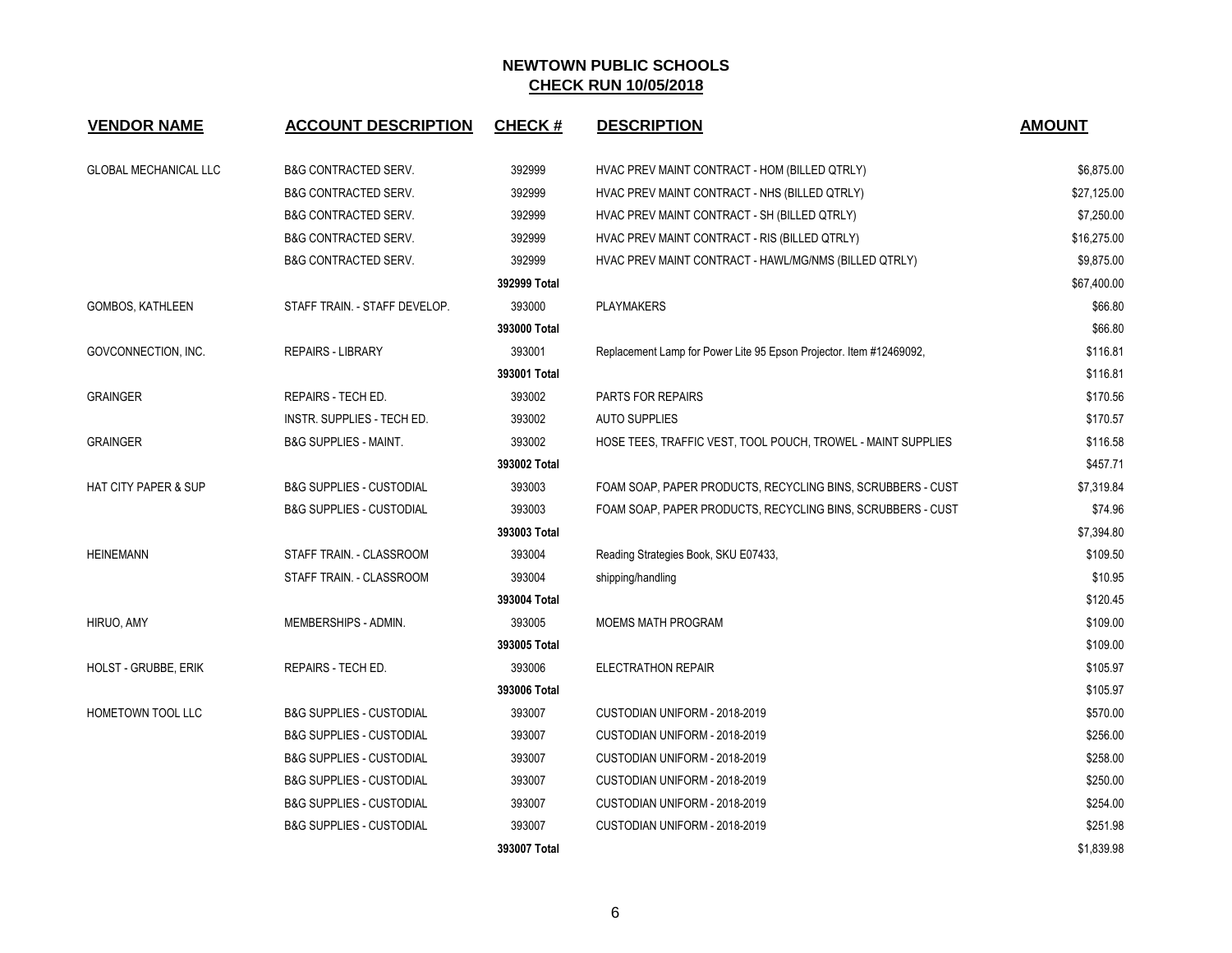| <b>VENDOR NAME</b>        | <b>ACCOUNT DESCRIPTION</b>          | <b>CHECK#</b> | <b>DESCRIPTION</b>                                                 | <b>AMOUNT</b> |
|---------------------------|-------------------------------------|---------------|--------------------------------------------------------------------|---------------|
| HORN BOOK MAGAZINE THE    | CONTRACTED SERV. - LIBRARY          | 393008        | po92845. Renewal of Horn Book subscription for RIS LMC for 2018-19 | \$49.00       |
|                           |                                     | 393008 Total  |                                                                    | \$49.00       |
| <b>ITSAVVY LLC</b>        | INSTR. SUPPLIES - INFO. TECH.       | 393009        | Tripp Lite UPS Smart 1500VA 1350W                                  | \$526.07      |
|                           | EQUIPMENT - INFO. TECH.             | 393009        | Tripp Lite UPS Smart 1500VA 1350 W                                 | \$1,052.14    |
|                           |                                     | 393009 Total  |                                                                    | \$1,578.21    |
| J.C. MUSIC, LLC           | <b>REPAIRS - MUSIC</b>              | 393010        | For instrument repairs needed throughout the school year.          | \$125.00      |
|                           | <b>REPAIRS - MUSIC</b>              | 393010        | For instrument repairs needed throughout the school year.          | \$85.00       |
|                           | <b>REPAIRS - MUSIC</b>              | 393010        | For instrument repairs needed throughout the school year.          | \$75.00       |
|                           |                                     | 393010 Total  |                                                                    | \$285.00      |
| K - MAN GLASS CORP        | B. & G. REPAIRS - H.S.              | 393011        | STUCCO OMEGA PANELS REPLACE - NHS                                  | \$1,800.00    |
|                           |                                     | 393011 Total  |                                                                    | \$1,800.00    |
| KAMCO SUPPLY CORP OF NEW  | <b>B&amp;G SUPPLIES - CUSTODIAL</b> | 393012        | CEILING TILE - CUSTODIAL SUPPLIES                                  | \$1,297.92    |
|                           |                                     | 393012 Total  |                                                                    | \$1,297.92    |
| LANGLOIS, EUGENE          | <b>B&amp;G SUPPLIES - CUSTODIAL</b> | 393013        | SHOES (90831)                                                      | \$143.57      |
|                           |                                     | 393013 Total  |                                                                    | \$143.57      |
| <b>LCDA</b>               | MEMBERSHIPS - PUPIL SERV.           | 393014        | MEMBERSHIP TO LCDA                                                 | \$180.00      |
|                           |                                     | 393014 Total  |                                                                    | \$180.00      |
| MACHADO, ANA PAULA DR.    | MEDICAL ADVISOR - HEALTH ADMIN      | 393015        | MEDICAL DIRECTOR OCT 2018                                          | \$1,000.00    |
|                           |                                     | 393015 Total  |                                                                    | \$1,000.00    |
| MAHARD'S PIANO SERVICE, L | <b>REPAIRS - MUSIC</b>              | 393016        | Piano Tune - Pearl River & Yamaha                                  | \$270.00      |
|                           | <b>REPAIRS - MUSIC</b>              | 393016        | New PLS Pads                                                       | \$4.00        |
|                           |                                     | 393016 Total  |                                                                    | \$274.00      |
| MALGRANDE, CONNIE         | INSTR. SUPPLIES - SP. ED. PREK-8    | 393017        | SOCIAL VIDEO SUBSCRIPTION                                          | \$99.99       |
|                           |                                     | 393017 Total  |                                                                    | \$99.99       |
| MASON W.B. INC.           | INSTR. SUPPLIES - SP. ED. PREK-8    | 393018        | PRESCHOOL SUPPLIES                                                 | \$9.25        |
|                           | OFF. SUPPLIES - BUS. SERV.          | 393018        | <b>SUPPLIES 2018/19</b>                                            | \$23.20       |
|                           | OFF. SUPPLIES - BUS. SERV.          | 393018        | <b>SUPPLIES 2018/19</b>                                            | \$12.99       |
|                           | INSTR. SUPPLIES - CLASSROOM         | 393018        | Classroom supplies as needed throughout the school year.           | \$86.52       |
|                           | INSTR. SUPPLIES - CLASSROOM         | 393018        | Misc. First Grade classroom supplies                               | \$37.09       |
|                           | INSTR. SUPPLIES - CLASSROOM         | 393018        | Misc. First Grade classroom supplies'                              | \$44.40       |
|                           | INSTR. SUPPLIES - CLASSROOM         | 393018        | Misc. First Grade classroom supplies'                              | \$206.63      |
|                           | INSTR. SUPPLIES - CLASSROOM         | 393018        | Misc. First Grade classroom supplies'                              | \$127.08      |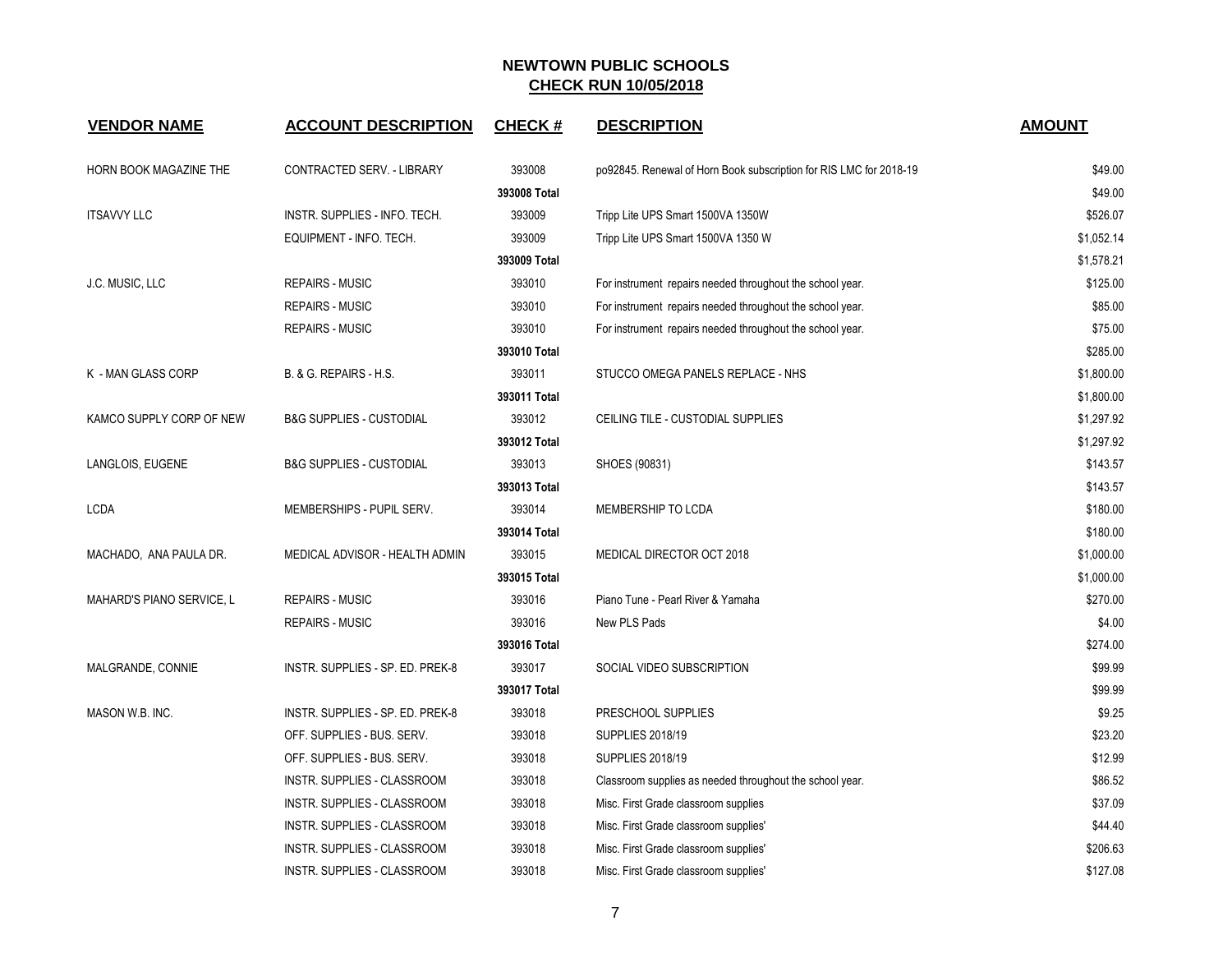| <b>VENDOR NAME</b>   | <b>ACCOUNT DESCRIPTION</b>       | <b>CHECK#</b> | <b>DESCRIPTION</b>                                                               | <b>AMOUNT</b> |
|----------------------|----------------------------------|---------------|----------------------------------------------------------------------------------|---------------|
| MASON W.B. INC.      | INSTR. SUPPLIES - CLASSROOM      | 393018        | Misc. First Grade classroom supplies'                                            | \$28.89       |
|                      | <b>INSTR. SUPPLIES - SCIENCE</b> | 393018        | CUPS.CLIPBOARDS, MARKERS, TWIST TIES,                                            | \$259.87      |
|                      | <b>INSTR. SUPPLIES - SCIENCE</b> | 393018        | CUPS, CLIPBOARDS, MARKERS, TWIST TIES,                                           | (\$5.69)      |
|                      | <b>INSTR. SUPPLIES - SCIENCE</b> | 393018        | CUPS, CLIPBOARDS, MARKERS, TWIST TIES, PLASTIC BAGS, CHALK, STICKERS             | \$5.32        |
|                      | INSTR. SUPPLIES - SCIENCE        | 393018        | CUPS, CLIPBOARDS, MARKERS, TWIST TIES, PLASTIC BAGS, CHALK, STICKERS             | \$5.69        |
|                      | <b>INSTR. SUPPLIES - ENGLISH</b> | 393018        | Label tapes, Academic calendars, Swiffer dusters                                 | (\$15.39)     |
|                      | INSTR. SUPPLIES - ENGLISH        | 393018        | Label tapes, Academic calendars, Swiffer dusters                                 | \$203.88      |
|                      | <b>INSTR. SUPPLIES - ENGLISH</b> | 393018        | Label tapes, Academic calendars, Swiffer dusters                                 | \$15.39       |
|                      | INSTR. SUPPLIES - WORLD LANG.    | 393018        | Chromecart locks and rulers                                                      | \$6.72        |
|                      | INSTR. SUPPLIES - WORLD LANG.    | 393018        | <b>ITALIAN DAY SUPPLIES</b>                                                      | (\$295.70)    |
|                      | INSTR. SUPPLIES - WORLD LANG.    | 393018        | <b>ITALIAN DAY SUPPLIES</b>                                                      | \$341.19      |
|                      | INSTR. SUPPLIES - SCIENCE        | 393018        | Masking tape, Post it notes, candy, mounting squares                             | \$120.18      |
|                      | <b>INSTR. SUPPLIES - SCIENCE</b> | 393018        | Masking tape, Post it notes, candy, mounting squares                             | \$52.50       |
|                      | INSTR. SUPPLIES - SCIENCE        | 393018        | Masking tape, Post it notes, candy, mounting squares                             | \$21.50       |
|                      | INSTR. SUPPLIES - SOC. STUDIES   | 393018        | stapler                                                                          | \$14.18       |
|                      | <b>INSTR. SUPPLIES - SCIENCE</b> | 393018        | FOLDERS, POSTER ROLLS, PADS, BLUE TAPE, STRING, CLIPS                            | \$39.11       |
|                      | <b>INSTR. SUPPLIES - SCIENCE</b> | 393018        | FOLDERS, POSTER ROLLS, PADS, BLUE TAPE, STRING, CLIPS                            | \$74.91       |
|                      | <b>INSTR. SUPPLIES - SCIENCE</b> | 393018        | FOLDERS, POSTER ROLLS, PADS, BLUE TAPE, STRING, CLIPS                            | \$20.90       |
|                      | INSTR. SUPPLIES - ENGLISH        | 393018        | Dymo label tape black on clear                                                   | \$62.20       |
|                      | INSTR. SUPPLIES - SOC. STUDIES   | 393018        | (3) Boxes of coffee k-cups.                                                      | \$41.47       |
|                      | <b>INSTR. SUPPLIES - ENGLISH</b> | 393018        | Dry Erase Markers, 5 x 7 notebooks, 8 x 10 notebooks                             | \$44.80       |
|                      | <b>INSTR. SUPPLIES - MATH</b>    | 393018        | Math Dept. supplies: (12) boxes eraser caps, 2-(12 packs) invisible tape refills | \$81.12       |
|                      | OFF. SUPPLIES - H.S.             | 393018        | Miscellaneous Office Supplies (see attached)                                     | \$79.99       |
|                      |                                  | 393018 Total  |                                                                                  | \$1,750.19    |
| MELIORA ACADEMY INC. | TUITION - OUT-OF-DISTRICT        | 393019        | TUITION - OUT-OF-DISTRICT                                                        | \$14,191.00   |
|                      |                                  | 393019 Total  |                                                                                  | \$14,191.00   |
| <b>MITCHELL</b>      | FUEL FOR VEHICLES - TRANS.       | 393020        | PROPANE 600.1                                                                    | \$774.13      |
|                      | FUEL FOR VEHICLES - TRANS.       | 393020        | <b>PROPANE 1204.4</b>                                                            | \$1,553.68    |
|                      | FUEL FOR VEHICLES - TRANS.       | 393020        | PROPANE 1400.                                                                    | \$1,806.00    |
|                      | FUEL FOR VEHICLES - TRANS.       | 393020        | PROPANE 800.                                                                     | \$1,032.00    |
|                      | FUEL FOR VEHICLES - TRANS.       | 393020        | PROPANE 600.                                                                     | \$774.00      |
|                      |                                  | 393020 Total  |                                                                                  | \$5,939.81    |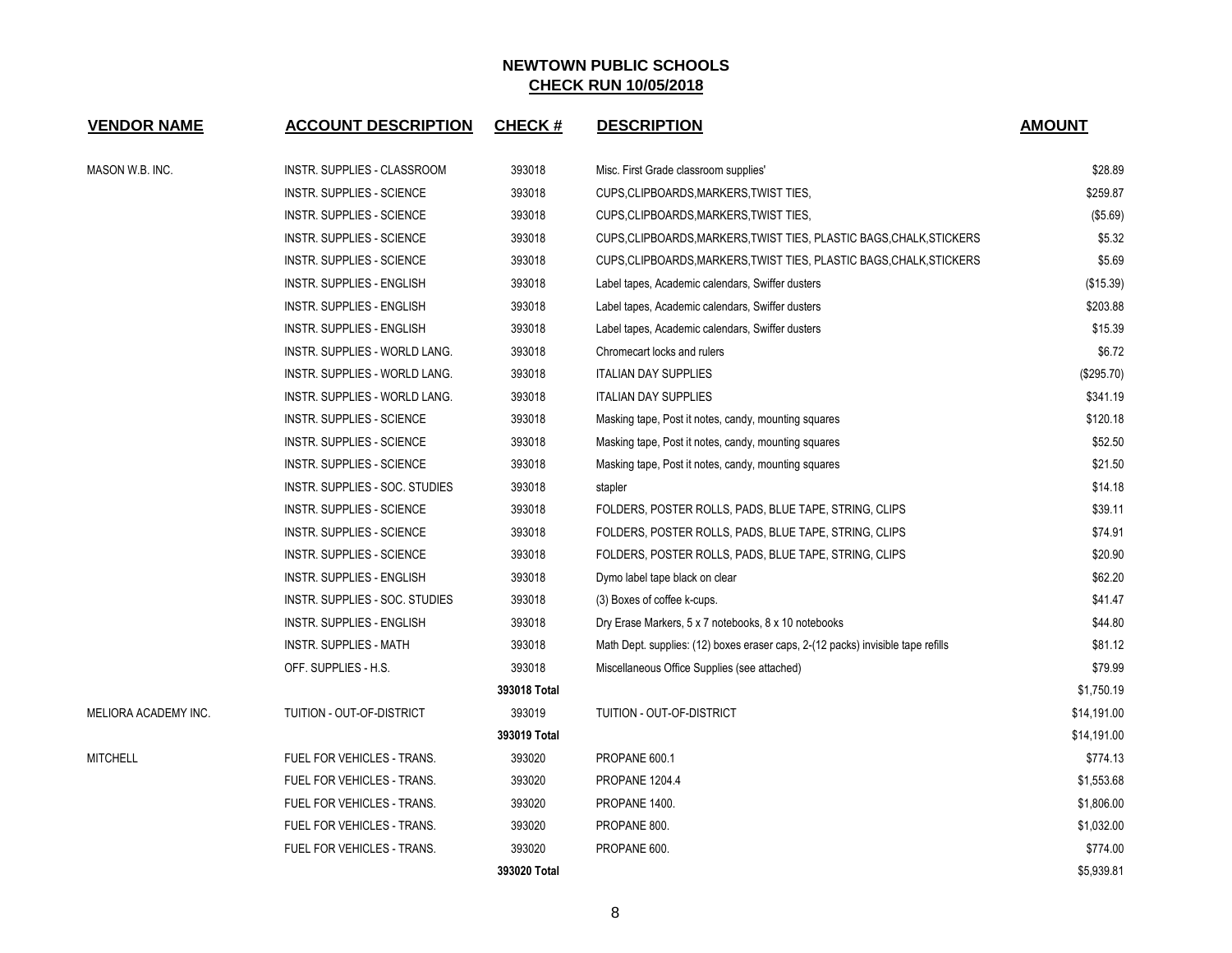| <b>VENDOR NAME</b>        | <b>ACCOUNT DESCRIPTION</b>       | <b>CHECK#</b> | <b>DESCRIPTION</b>                                                              | <b>AMOUNT</b> |
|---------------------------|----------------------------------|---------------|---------------------------------------------------------------------------------|---------------|
| MOBILE MINI, INC.         | <b>EQUIP RENTAL - B&amp;G</b>    | 393021        | STORAGE CONTAINER RENTAL (E726) 2018-2019                                       | \$75.00       |
|                           |                                  | 393021 Total  |                                                                                 | \$75.00       |
| MORSE & CO, E.A.          | <b>REPAIRS - CUSTODIAL</b>       | 393022        | <b>CUSTODIAL MACHINE REPAIR PARTS</b>                                           | \$87.18       |
|                           |                                  | 393022 Total  |                                                                                 | \$87.18       |
| MULLEN, SHAWN             | INSTR. SUPPLIES - C.W.E.         | 393023        | <b>INST. SUPPLIES</b>                                                           | \$391.23      |
|                           |                                  | 393023 Total  |                                                                                 | \$391.23      |
| <b>NCS PEARSON INC.</b>   | INSTR. SUPPLIES - SP. ED. PREK-8 | 393024        | SENSORY PROFILE 2 0158700058 CAREGIVER                                          | \$160.80      |
|                           | INSTR. SUPPLIES - SP. ED. PREK-8 | 393024        | SENSORY PROFILE SCHOOL COMPANION 0158700066                                     | \$160.80      |
|                           | INSTR. SUPPLIES - SP. ED. PREK-8 | 393024        | <b>SHIPPING</b>                                                                 | \$19.30       |
|                           | <b>INSTR. SUPPLIES - GIFTED</b>  | 393024        | SEE ATTACHED QUOTE FOR PROFORMA INVOICE FOR OLSAT 8 LEVEL D                     | \$1,152.00    |
|                           | <b>INSTR. SUPPLIES - GIFTED</b>  | 393024        | SEE ATTACHED QUOTE FOR PROFORMA INVOICE FOR OLSAT 8 LEVEL D                     | \$607.60      |
|                           |                                  | 393024 Total  |                                                                                 | \$2,100.50    |
| <b>NECTFL</b>             | STAFF TRAIN. - CLASSROOM         | 393025        | Registration fee for the Northeast Conference on the Teaching of Foreign Lang.  | \$175.00      |
|                           | STAFF TRAIN. - CLASSROOM         | 393025        | Registration fee for the Northeast Conference on the Teaching of Foreign Lang.  | \$175.00      |
|                           |                                  | 393025 Total  |                                                                                 | \$350.00      |
| <b>NESS AUTOMOTIVE</b>    | <b>REPAIRS - MAINT.</b>          | 393026        | SAFETY LIGHTS FOR GATOR - SH                                                    | \$1,200.00    |
|                           |                                  | 393026 Total  |                                                                                 | \$1,200.00    |
| NEW ENGLAND HISTORY TEACH | STAFF TRAIN. - CLASSROOM         | 393027        | Registration fee for the New England History Teachers Association (NEHTA) conf. | \$75.00       |
|                           |                                  | 393027 Total  |                                                                                 | \$75.00       |
| NEWTOWN FOOD SERVICES     | CONTRACTED SERV. - B.O.E.        | 393028        | BOE MEETING 09/04/2018                                                          | \$100.00      |
|                           |                                  | 393028 Total  |                                                                                 | \$100.00      |
| OTIS ELEVATOR COMPANY     | <b>B&amp;G CONTRACTED SERV.</b>  | 393029        | ELEVATOR SVC CONTRACT - HAWL/RIS 2018-2019                                      | \$303.42      |
|                           |                                  | 393029 Total  |                                                                                 | \$303.42      |
| PEPPER J.W. & SON IN      | <b>INSTR. SUPPLIES - MUSIC</b>   | 393030        | <b>MUSIC SUPPLIES</b>                                                           | \$70.99       |
|                           |                                  | 393030 Total  |                                                                                 | \$70.99       |
| PROJECT LEAD THE WAY      | <b>INSTR. SUPPLIES - SCIENCE</b> | 393031        | See attached lists(2 pages)                                                     | \$84.00       |
|                           | INSTR. SUPPLIES - SCIENCE        | 393031        | BIO MEDICAL SUPPLIES- SEE CART                                                  | \$12,383.75   |
|                           |                                  | 393031 Total  |                                                                                 | \$12,467.75   |
| RAQUEL, SONIA L           | CERT. SUBS. - STAFF DEVELOP.     | 393032        | title ix equity training                                                        | \$85.00       |
|                           |                                  | 393032 Total  |                                                                                 | \$85.00       |
| REALLY GOOD STUFF INC.    | INSTR. SUPPLIES - CLASSROOM      | 393033        | Durable book and binder holders, Order #164805HCA,                              | \$47.99       |
|                           |                                  | 393033 Total  |                                                                                 | \$47.99       |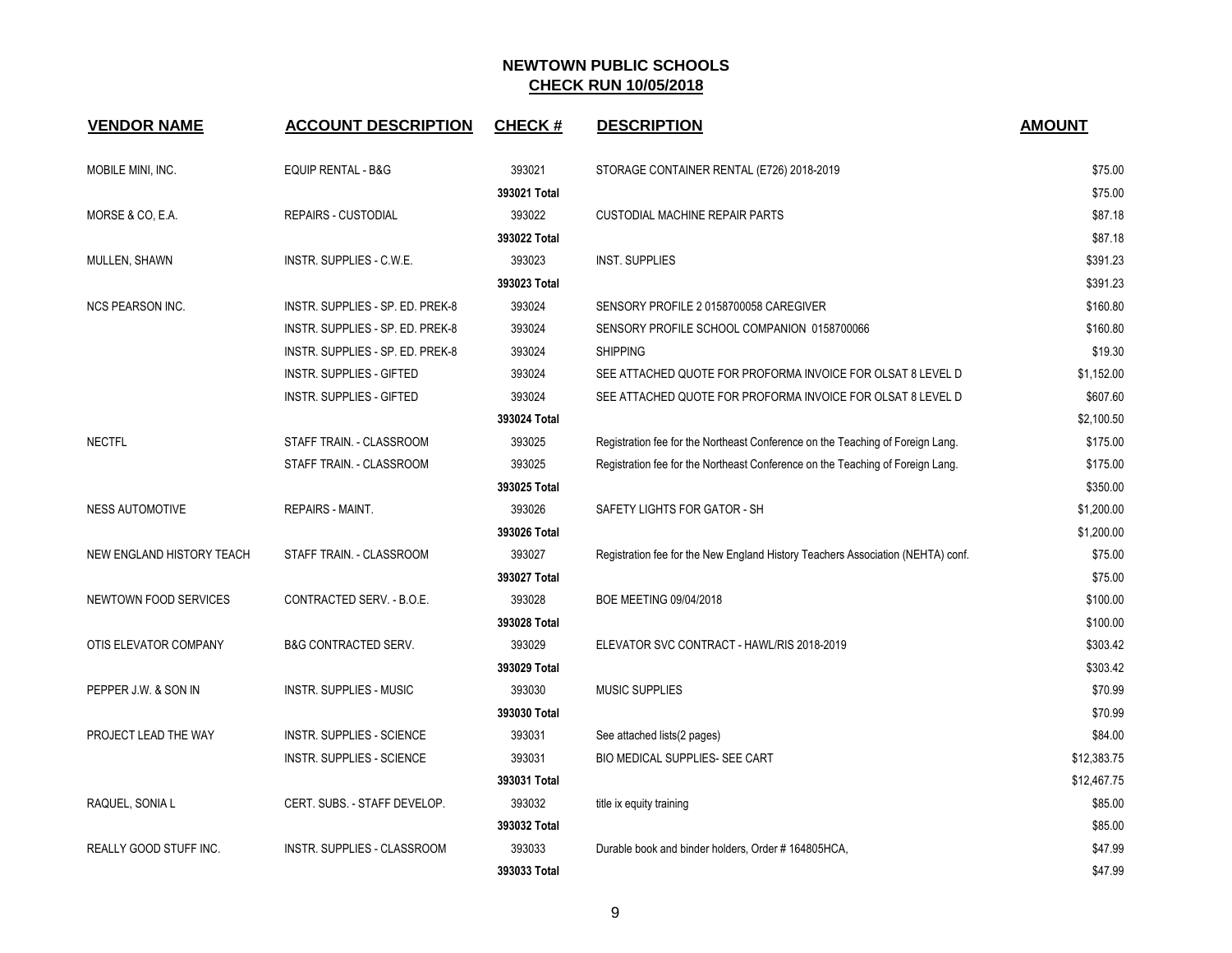| <b>VENDOR NAME</b>        | <b>ACCOUNT DESCRIPTION</b>          | <b>CHECK#</b> | <b>DESCRIPTION</b>                                     | <b>AMOUNT</b> |
|---------------------------|-------------------------------------|---------------|--------------------------------------------------------|---------------|
| RED THREAD SPACES LLC     | B. & G. IMPROVE - H.S.              | 393034        | B WING STAIR TREADS REPLACE - NHS                      | \$11,450.00   |
|                           |                                     | 393034 Total  |                                                        | \$11,450.00   |
| RICHARDSON, STEPHEN       | <b>B&amp;G SUPPLIES - CUSTODIAL</b> | 393035        | SHOES (90831)                                          | \$116.55      |
|                           |                                     | 393035 Total  |                                                        | \$116.55      |
| RUDERMAN, CHARLES         | <b>B&amp;G SUPPLIES - CUSTODIAL</b> | 393036        | SHOES (90831)                                          | \$150.00      |
|                           |                                     | 393036 Total  |                                                        | \$150.00      |
| SAVELIVES.COM             | MEDICAL SUPPLIES - NONPUBLIC        | 393037        | Bleeding Control Kit - Fraser Woods                    | \$54.90       |
|                           |                                     | 393037 Total  |                                                        | \$54.90       |
| <b>SCALLON, NANCY</b>     | MEMBERSHIPS - CLASSROOM             | 393038        | <b>SMORE MEMBERSHIP</b>                                | \$59.00       |
|                           |                                     | 393038 Total  |                                                        | \$59.00       |
| SCHOOL HEALTH CORPOR      | OFF. SUPPLIES - ELEM.               | 393039        | ALBUTEROL INHALATION SOLUTION                          | \$33.40       |
|                           | <b>INSTR. SUPPLIES - HEALTH ED</b>  | 393039        | AMERICAN HEART ASSOCIAITON CPR IN SCHOOLS KIT-15-1015  | \$649.00      |
|                           | MEDICAL SUPPLIES - NONPUBLIC        | 393039        | Item#52064 Letter Eye Chart                            | \$24.70       |
|                           | MEDICAL SUPPLIES - NONPUBLIC        | 393039        | Item# 52551 Symbols Eye Chart                          | \$24.70       |
|                           | MEDICAL SUPPLIES - NONPUBLIC        | 393039        | <b>SHIPPING</b>                                        | \$12.95       |
|                           | MEDICAL SUPPLIES - ELEM.            | 393039        | Item#43009 Bacitracin                                  | \$13.88       |
|                           | MEDICAL SUPPLIES - ELEM.            | 393039        | Item# 53043 Otoscope Battery                           | \$46.16       |
|                           |                                     | 393039 Total  |                                                        | \$804.79      |
| <b>SCHOOL SPECIALTY</b>   | INSTR. SUPPLIES - CLASSROOM         | 393040        | For classroom Items needed throughout the school year. | \$15.28       |
|                           | INSTR. SUPPLIES - CLASSROOM         | 393040        | For classroom Items needed throughout the school year. | \$90.00       |
|                           | INSTR. SUPPLIES - CLASSROOM         | 393040        | For classroom Items needed throughout the school year. | \$80.48       |
|                           | INSTR. SUPPLIES - CLASSROOM         | 393040        | For classroom Items needed throughout the school year. | \$231.00      |
|                           | INSTR. SUPPLIES - CLASSROOM         | 393040        | Markers, see attached, no shipping                     | \$159.36      |
|                           | INSTR. SUPPLIES - SOC. STUDIES      | 393040        | planners- daria r.                                     | \$10.68       |
|                           |                                     | 393040 Total  |                                                        | \$586.80      |
| SELECT PHYSICAL THERAPY H | <b>MEDICAL INS. PREMIUMS</b>        | 393041        | <b>POST OFFER</b>                                      | \$350.00      |
|                           |                                     | 393041 Total  |                                                        | \$350.00      |
| SENIOR PUBLICATIONS COMPA | PRINTING - ENGLISH                  | 393042        | THE HAWKEYE VOL XXX NO.1-16 PGS 200 QTY                | \$811.00      |
|                           |                                     | 393042 Total  |                                                        | \$811.00      |
| SHEFFIELD POTTERY IN      | <b>INSTR. SUPPLIES - ART</b>        | 393043        | Clay, New England, No Talc, White, 50 lb. box,         | \$134.00      |
|                           |                                     | 393043 Total  |                                                        | \$134.00      |